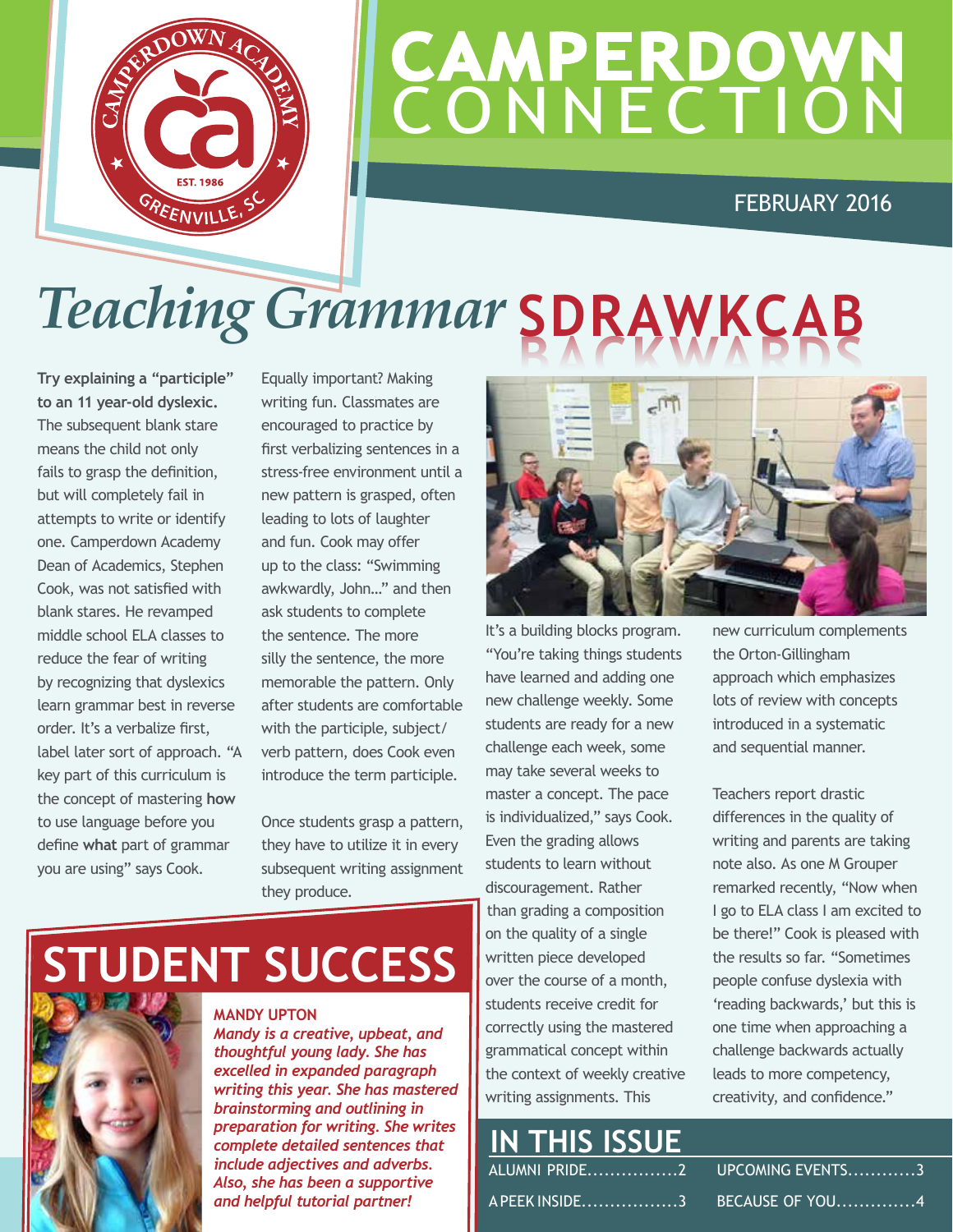#### **SAVANNA LACHICA, '10**

*Savanna stopped by the school recently to say hello! She is currently studying marketing at Spartanburg Community College.*

### **TREY ATCHISON, '95**

*Trey is a Spartanburg Methodist graduate who is employed as a Property Manager for Atchison Transportation. He visited with teacher Jimmi-Ann Muse recently, who reminded him about the time that he asked to get a doughnut from the teachers lounge. She told him that when he came to her with a piece of paper saying he had graduated from college that he could have doughnuts with the teachers. She reminded him that he came running into her room a few minutes later waving a piece of paper on which he had dutifully written: "I graduated from college." Yes, he got to eat a doughnut!*

### **GIVENS STEWART, '89**

*Givens graduated from Belmont Abbey having studied Sociology and English. He is a principal partner at commercial real estate firm, Colliers International.* 

# **ALUMNI** *Note from Mr. Dan* **PRIDE**



Dear Friends,

I had the pleasure of having lunch a few weeks ago with several Camperdown alum who attended here in the late eighties and early nineties. It was really encouraging to hear about the success they are experiencing and how they relate that back to their time spent at Camperdown. Every single one of them had a fond memory of a teacher who took extra time with them; someone who made a difference in the paths they pursued or how they chose to view opportunities

and obstacles. I firmly believe that it is the student-teacher relationship that is shaping

our current generation as well. It's a good feeling to walk through the hallway here and see teachers engaged not only in the classroom, but also the one-on-one that takes place at recess, before school, and even homework help on the phone at night!

Many of you have been active in contacting your legislators to let them know how the Educational



Credit for Exceptional Needs Children (ECENC) has impacted your child. I know there are many families who would not be with us at Camperdown were it not for Scholarship Funding Organizations like Palmetto Kids First. Receiving appropriate help for a child's dyslexia should not be a financial burden for families, and I am grateful that the ECENC Proviso has helped. I am fortunate to have a seat on the ECENC Advisory Committee, which is charged with playing a liaison role between various interested groups. I want to let you know that we are actively advocating for a change in wording that would raise the cap on available funding to 25 million dollars and change the timeline so that funds are available prior to the start of a school year. If you have any questions about the ECENC, I'd be happy to talk with you.

### *Spotlight on Staff: Heidi Bishop*

Heidi is in her 25<sup>th</sup> year of teaching at Camperdown and her 30th year of teaching and working with dyslexics. She is currently the president of the South Carolina Branch of the International Dyslexia Association. Heidi is very active in promoting dyslexia awareness at the state and national levels and has served on task forces and advisory groups as a result of her knowledge and expertise. Fun fact! Heidi's husband of 23 years, Tim, actually proposed to her in the front lobby of Camperdown!

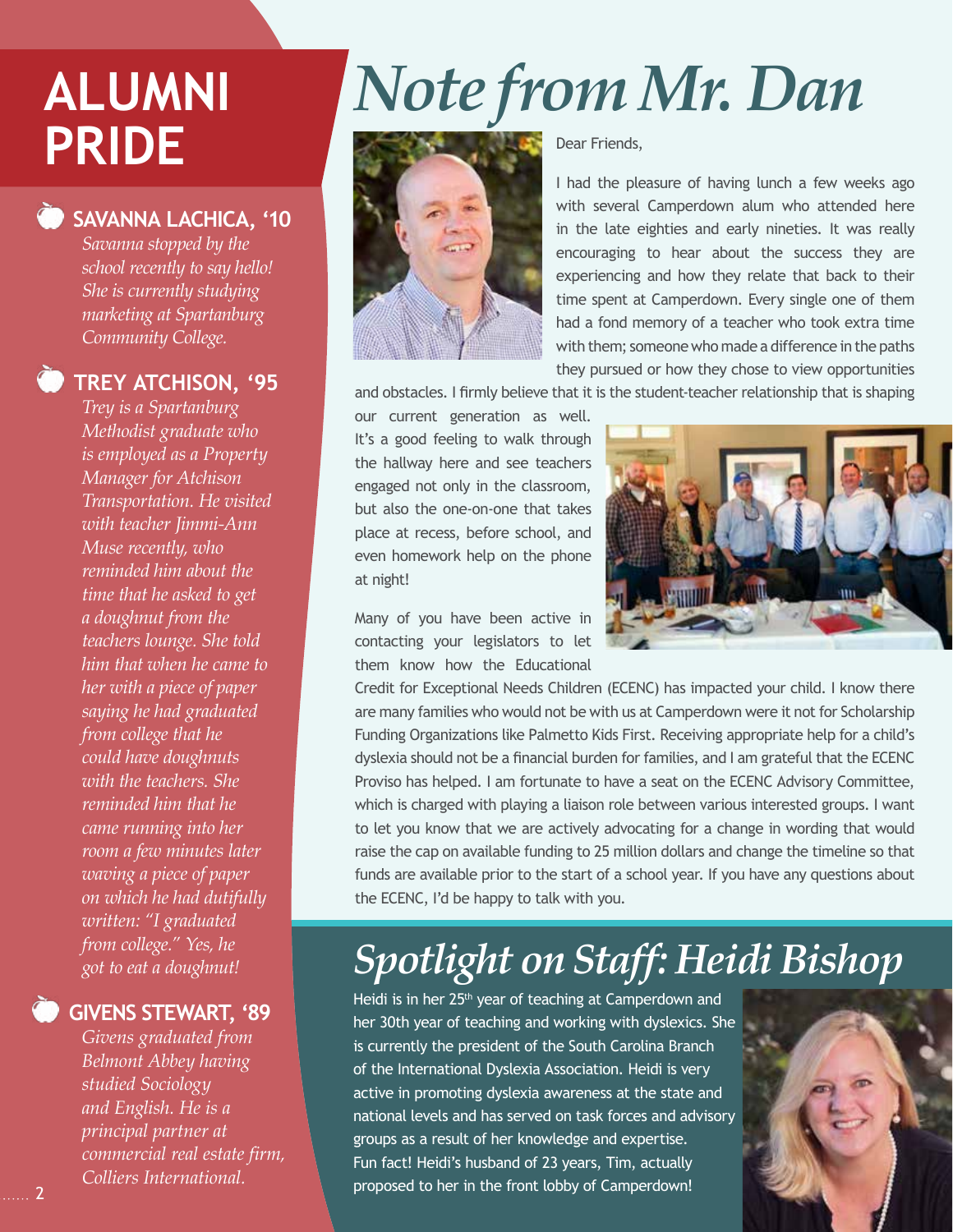### **UPCOMING EVENTS**

## **A Peek Inside**

Mrs. Sara Fisher's C Group is learning about the 50 states. As a class, the students research the state bird, state nickname, state flower, and even find a recipe for a popular state food. When they have finished researching each state, the class works together to create a collage that represents all that they have learned.

Potlatch began many years ago as a way to highlight the special qualities of each member of the Camperdown family. The idea of a Potlatch was borrowed from the Native Americans of the Northwest. The process utilizes the skills associated with observation, creativity, organization,



written expression, and oral presentation. Everyone draws a student name from a hat and then secretly observes their partner in order to create some form of written expression about them. This can take the form of a name poem, story, bio-poem, cinquain, or sensory poem. At the Potlatch ceremony, the student body gathers together in the big room and one-by-one each person presents their written gift to their secret potlatch partner.



Math class plus candy equals a big donation to troops overseas! AM, Star, and D Group math students collected leftover Halloween candy and turned it into a lesson on sorting, measuring, and weighing. The students then boxed up all of the math lesson goodies to ship them overseas in support of Operation Gratitude, an organization that supplies service men and women with care packages. The end result netted 72

pounds of chocolate and 61 pounds of non-chocolate candy! The students also collected toothbrushes and toothpaste to add to the shipment as well as handwritten thank you cards.





### **ANNUAL AUCTION**

*auction this year. Join us at the Poinsett Club to celebrate* 



*teachers! Please take a moment to tell them thank* 

> *[www.camperdown.org](http://www.camperdown.org) for more information*